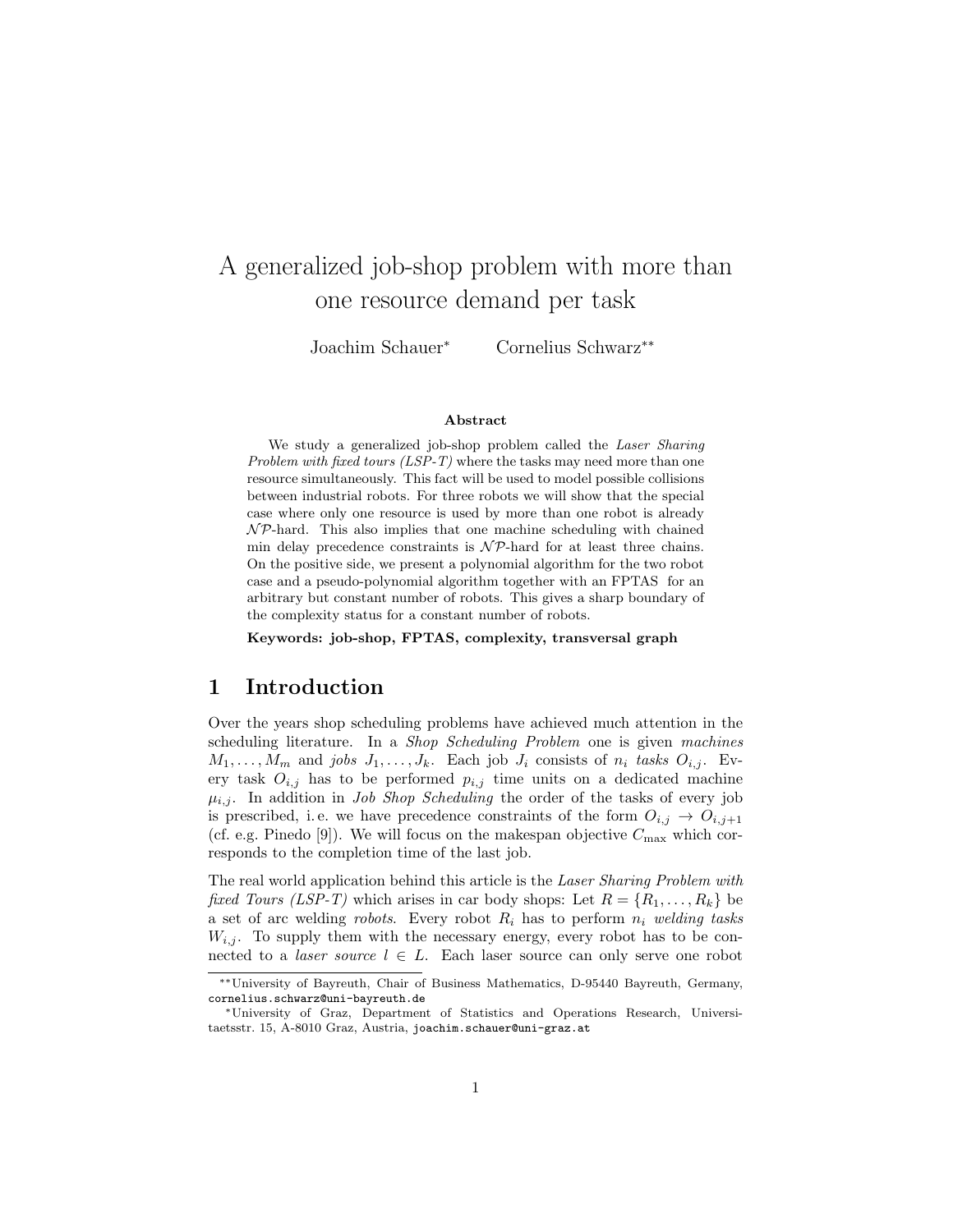at a time, i. e. welding tasks of robots assigned to identical laser sources cannot be processed in parallel. After finishing the current welding task the robot has to perform a transversal move, called *driving task*,  $D_{i,j}$  to reach the start position of its next welding task. Thus the tasks of robot  $R_i$  are of the form  $(O_{i,1}, \ldots, O_{i,2n_i+1}) = (D_{i,1}, W_{i,1}, D_{i,2}, W_{i,2}, \ldots, D_{i,n_i-1}, W_{i,n_i}, D_{i,n_i+1}).$ 

When the assignment of laser sources to robots is given, the problem described so far can be viewed as job-shop problem with a very special structure: Every robot, i. e. job in job-shop, has a machine solely used by itself to perform the driving tasks and we have one machine for every laser source for the welding tasks. For  $|L| = 1$  this is equivalent to  $(1 | \text{ chains}(l_{i,j}) | C_{\text{max}})$ . Wikum et al. [16] showed that this problem is strongly  $N \mathcal{P}$ -hard even if the number of tasks per chain is bounded. Note that this result extends to  $LSP-T$  where the number of robots is part of the input. However, when all processing times as well as all time lags are identical,  $(1 | \text{chains}(l), p_j = p | C_{\text{max}})$ , this becomes polynomial time solveable (cf. Munier and Sourd [8]). In his PhD thesis Wikum [15] also proposed a pseudo-polynomial algorithm for the case where only two chains are present.

In the  $LSP-T$  two additional parts generalize the job-shop structure. First, whenever a laser source l performs two tasks of two different robots consecutively a latency time of  $\tau^l$  must pass in between. Second, robots working in the same area of the car body might collide - which has to be avoided. To incorporate the latter generalization we use the following model introduced by Rambau and Schwarz [12]: Let  $q_i$  respective  $q_{i'}$  be two positions such that robot  $R_i$  at  $q_i$ will collide with robot  $R_{i'}$  at  $q_{i'}$ . If  $R_i$  bypasses  $q_i$  processing task  $O_{i,j}$  and  $R_{i'}$  bypasses  $q_{i'}$  processing  $O_{i',j'}$  then the pair  $(O_{i,j}, O_{i',j'})$  is called a *line-line* collision.

Obviously considering only moving robots is not enough to guarantee the absence of collisions. If robot  $R_i$  processing task  $O_{i,j}$  collides with robot  $R_{i'}$  residing at the end position of task  $O_{i',j'}$  then this is called a *line-point collision*. We will consider the end and start positions of tasks as part of it, therefore a line-point collisions also implies two line-line collisions. In the above case these are  $(O_{i,j}, O_{i',j'})$  and  $(O_{i,j}, O_{i',j'+1}).$ 

Every job-shop instance I can be written as a  $LSP-T$  instance J in the following way: Every job corresponds to a robot and gets assigned a laser source on its own. Every task of  $I$  is mapped to a welding task of  $J$  with driving tasks of zero length between. For every pair of task processed on the same machine in  $I$  a line-line collision is introduced in  $J$ . These collisions can be modeled by a conflict graph  $G = (V, E)$  with vertex set  $V := \{O_{i,j}, i = 1, \ldots, k, j = 1\}$  $1, \ldots, n_i$ . An edge in this graph between a pair of tasks indicates that they cannot be processed in parallel. By this representation job-shop instances are characterized by conflict graphs G consisting of disjoint cliques, one for each machine. Note however that for general LSP-T instances the corresponding conflict graph structure might be more complicated.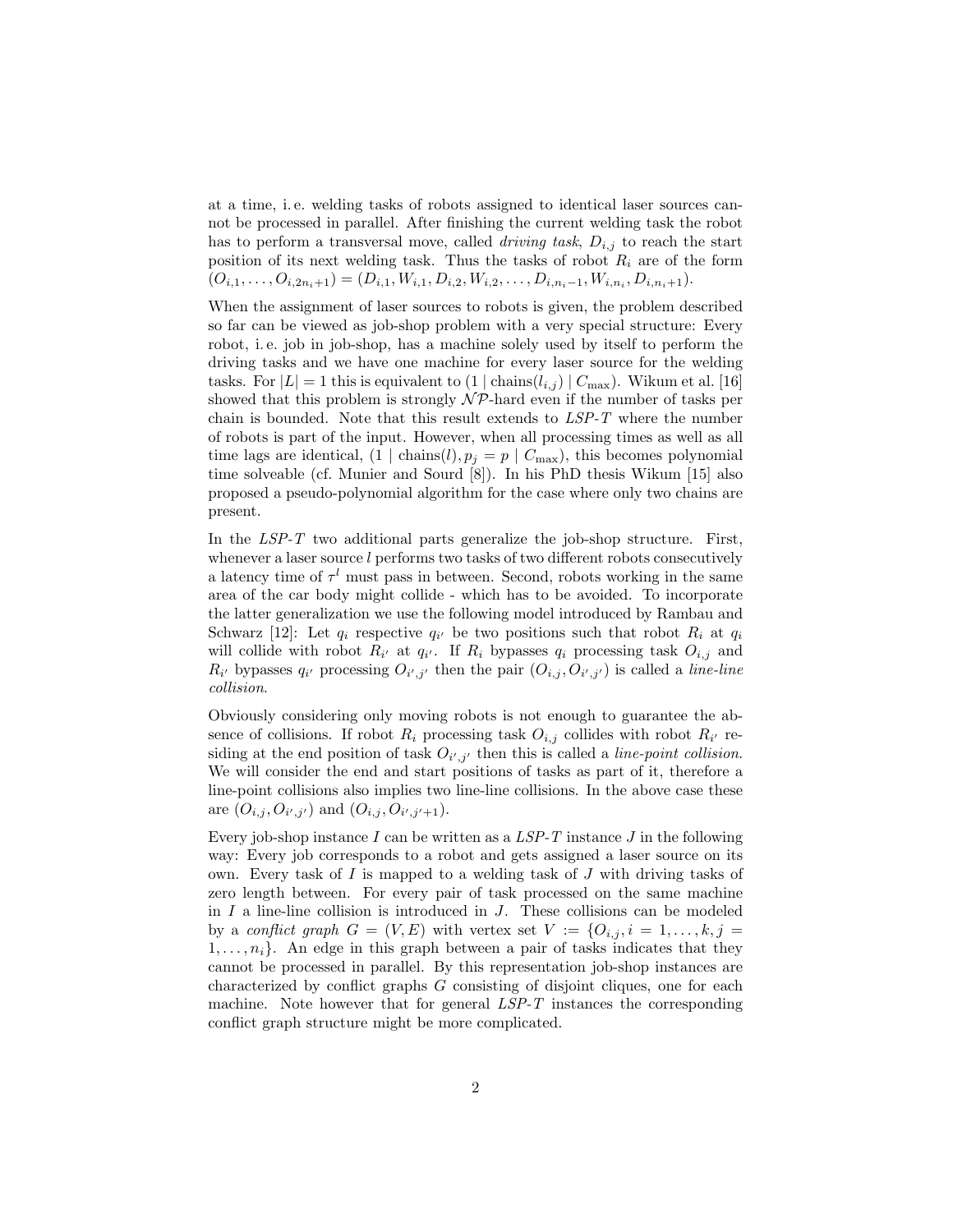### 1.1 Main Contributions and Related Work

We will fully settle the complexity status of  $LSP-T$  with a constant number of robots. We will show that the problem is already  $\mathcal{NP}$ -hard for three robots and one laser source without any collisions and latency. On the positive side we will provide a polynomial time algorithm for two robots based on the geometric approach to job-shop due to Brucker [3]. This provides a first sharp boundary. Moreover for a constant number of robots we will give a pseudo-polynomial time algorithm by using a transversal graph approach introduced to scheduling theory by Middendorf and Timkovsky [7]. This algorithm will be used for deriving an FPTAS by applying a standard rounding argument. Taking this together with the strong  $\mathcal{NP}$ -hardness result of Wikum et al. [16] from an approximation point of view the derived FPTAS is the best result we can hope for.

The laser sharing problem without collision avoidance has been considered by Grötschel et al. [5] for the first time by providing a mixed integer formulation. Schneider [13] extended this formulation to the general Laser Sharing Problem (LSP). Here in addition to  $LSP-T$  the welding tasks have to be assigned to robots and for every robot we need to find a sequence through all assigned tasks, i. e. a tour. A branch-and-bound algorithm for the LSP can be found in Rambau and Schwarz [10]. Collision handling was added in Rambau and Schwarz [12]. An extensive version including a pseudo-polynomial time algorithm for LSP-T with a fixed number of collisions can be found in Rambau and Schwarz [11].

Section 2 introduces the notation of LSP-T. In Section 3 we will describe the polynomial algorithm for the two robot case. Section 4 covers the proof of the  $\mathcal{NP}$ -hardness for three robots, no collision and no latency. The pseudopolynomial algorithm and the fully polynomial time approximation scheme (FP-TAS) is the subject of Section 5.

### 2 Problem Specification

An instance of LSP-T consists of k robots  $R_1, \ldots, R_k$ , h laser sources  $L_1, \ldots, L_h$ ,  $n_i$  welding tasks  $W_{i,j}$   $(i = 1, \ldots, k, j = 1, \ldots, n_i), n_i + 1$  driving tasks  $D_{i,j}$  $(i = 1, \ldots, k, j = 1, \ldots, n_i + 1)$  and sets  $C_{ll}$  of line-line collisions,  $C_{lp}$  of linepoint collisions.

Each robot i has a depot  $d_i$  accossiated. Each welding- as well as driving task has assigned a start position and an end position. The end position of task  $O_{i,j}$ is furthermore the start position of task  $O_{i,j+1}$ . The tour  $T_i = (q_{i,1}, \ldots, q_{i,2n_i+2})$ is the sequence of positions to be visited by  $R_i$  which starts at the depot, passes through the start and end positions of all tasks in the given order, and finally returns home to  $d_i$ . The processing time of task  $O_{i,j}$  will be denoted by  $p_{i,j}$ . For simplicity we will write  $p_{i,j}^w$ ,  $p_{i,j}^d$  for the processing time of  $W_{i,j}$  respective  $D_{i,j}$ . As usual in job-shop scheduling, we will assume all processing times to be integral. Let  $P_i := \sum_{i=1}^{2n_i+1} p_{i,j}$  denote the sum over all welding and driving times of robot  $R_i$ .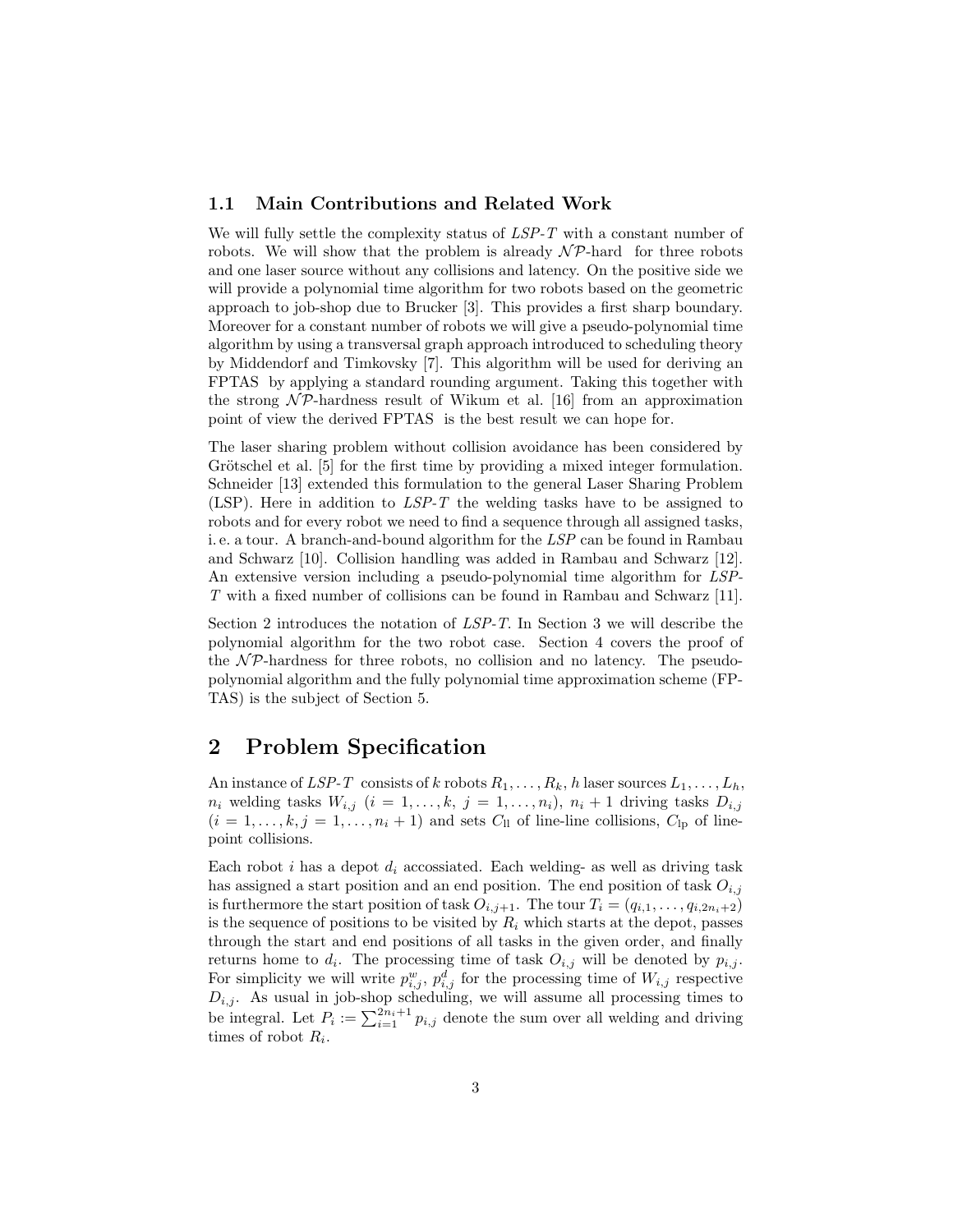The set  $C_{ll}$  of line-line collisions consists of pairs of tasks  $(O_{i,j}, O_{i',j'})$  where simultaneously processing may lead to a collision. The set  $C_{\text{lp}}$  of line-point collisions consists of pairs  $(O_{i,j}, q_{i',j'})$  where the processing of  $O_{i,j}$  may lead to a collision with robot  $i'$  resisting at position  $q_{i',j'}$ . We assume  $(O_{i,j}, Q_{i',j'}) \in C_{\text{ll}}$ whenever  $(O_{i,j}, q_{i',j'}) \in C_{\text{lp}}$  or  $(O_{i,j}, q_{i',j'+1}) \in C_{\text{lp}}$ . Note that line-line collisions are defined in a symmetric way, while (in general) the line-point collisions are not. Whenever laser source  $l$  switches between robots there is an integral delay of  $\tau^l$ . The goal is to minimize the makespan, i.e. the time the last robot arrives back at its depot.

A solution to LSP-T is an assignment of laser sources to robots and of start times to tasks, such that

- robots assigned to identical laser source do not weld simultaneously
- all moves are collision free according to  $C_{ll}$  and  $C_{lp}$

### 3 A polynomial algorithm for two robots

As already pointed out in the introduction for a given assignment of robots to laser sources, LSP-T without latency and any collisions corresponds to a jobshop problem. This two job job-shop problem can be formulated as a shortest path problem in the plane with rectangular obstacles. This main idea already appeared in Akers and Sheldon [2]. Brucker [3] showed that this is equivalent to a shortest path problem in an appropriate directed acyclic graph. As a consequence the two job job-shop problem was shown to be solvable in polynomial time.

In this section we will show how to extend the geometric approach of Brucker to LSP-T with two robots. We start with a brief description of the original algorithm of [3] which solves LSP-T with a single laser source without any collisions and latency. Then we show how collision avoidance can be incorporated and finally we integrate the treatment of positive latency. Note that whenever there are at least two laser sources available, every robot will get one on its own. Thus the laser source assignment is trivial for two robots.

### 3.1 The Geometric Algorithm of Brucker

Formulating the problem as a shortest path problem in the plane with obstacles works as follows: The x axis ranges from 0 to  $P_1$  and the y axis from 0 to  $P_2$ . Each task  $O_{i,j}$  will be associated with the interval  $[a,b]$  with  $a := \sum_{h=1}^{j-1} p_{i,h}$ ,  $b := a + p_{i,j}$ . Thus a is the earliest possible start time for task  $O_{i,j}$ . Note that for each  $R_i$  the intervals corresponding to tasks  $O_{i,j}$  partition  $[0, P_i]$ .

The x and y coordinates of every point in  $[0, P_1] \times [0, P_2]$  represent possible states of the robots: if  $x \in (a, b)$  belonging to  $O_{1,j}$  and  $x = a + t$  then robot  $R_1$  is currently processing  $O_{i,j}$  and has still  $p_{i,j} - t$  time units to proceed for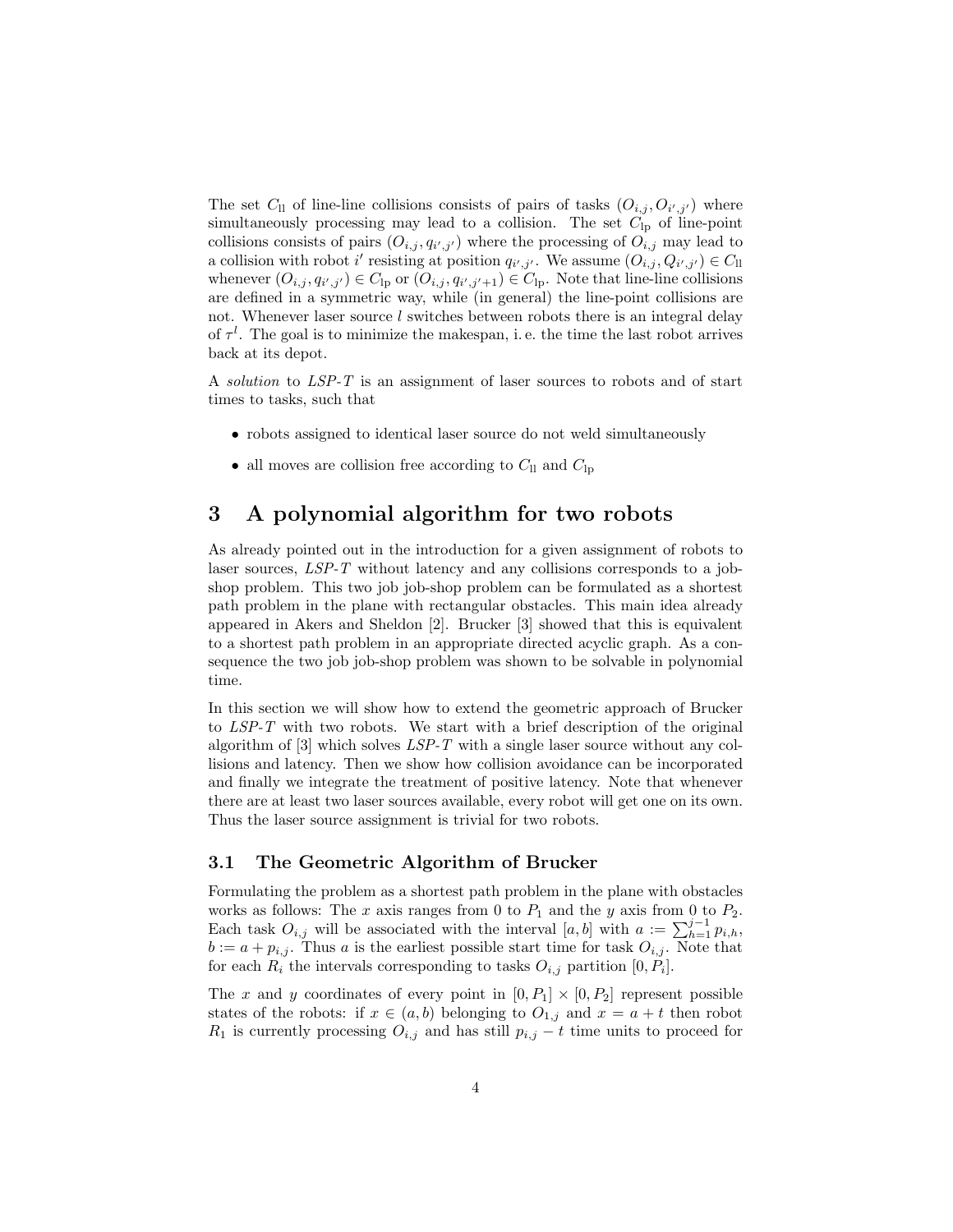

Figure 1: Plane with obstacles for two robots

finishing it. The y-coordinate is interpreted similarly. In job-shop for each pair of task  $O_{1,j}, O_{2,j'}$  with  $\mu_{1,j} = \mu_{2,j'}$  a rectangle is drawn (see figure 1) in order to forbid parallel processing.

A solution to this job-shop problem corresponds to a path in the plane from  $(0, 0)$  to  $(P_1, P_2)$  which avoids the interior of all obstacles and uses only horizontal  $(R_1$  working), vertical  $(R_2$  working) or diagonal (both working) segments. Consequently, the length of a horizontal or vertical segment is the euclidean length, i.e.  $\Delta x$  respective  $\Delta y$ . For the diagonal parts it is defined as the euclidean length of the projection on the  $x$  axis (or equivalently on the  $y$  axis). For every such path from  $(0, 0)$  to  $(P_1, P_2)$  the total length is the makespan of the associated schedule.

Brucker showed that this problem can be transformed into an ordinary shortest path problem in a directed acyclic graph  $G = (V, A)$  which can then be solved in  $\mathcal{O}(|V| + |A|)$  by dynamic programming. For this purpose he introduced one vertex for the point  $(0, 0)$ , one for  $(P_1, P_2)$  and two vertices for every obstacle, representing the north west and the south east corner. From every vertex  $v$  he started a line sweep moving diagonal upwards until he hits another obstacle or one of the border lines  $x = P_1$  respective  $y = P_2$ . In the first case the vertex will be connected with the two vertices of the hit obstacle by two arcs (see figure 2), in the second one v will be connected with the vertex  $(P_1, P_2)$ . The weight of the arcs is set to the length of the path from  $v$  to the corresponding corner. Because every obstacle has 2 vertices and every vertex at most two arcs, the

shortest path can be solved in  $\mathcal{O}(n)$  where n is the number of obstacles, i.e.  $n =$  $n_1 \cdot n_2$  in the case of LSP-T. Brucker also showed the G can be constructed using  $\mathcal{O}(n \cdot \log n)$  operations.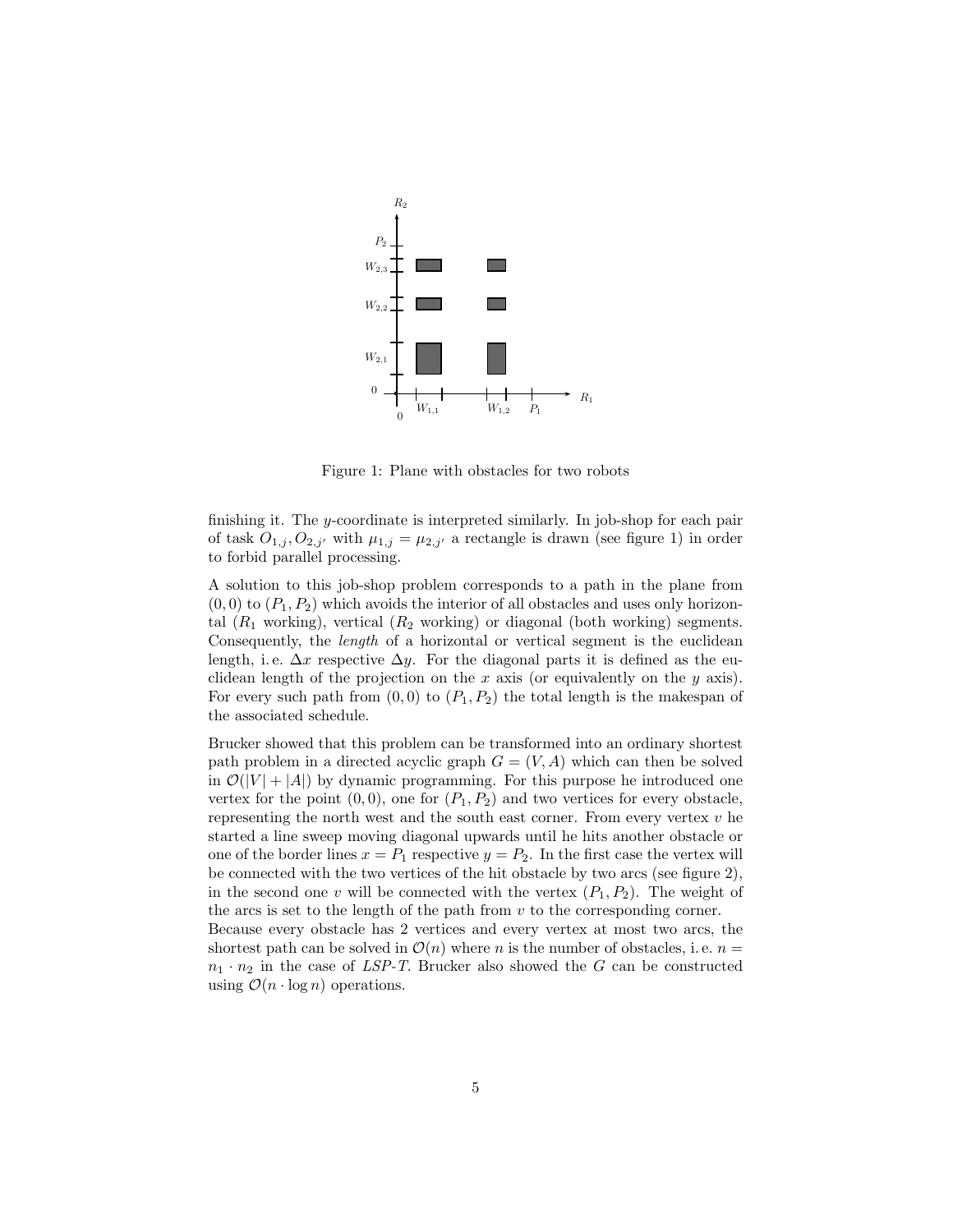

Figure 2: Construction of Arcs

#### 3.2 Integrating Collision Avoidance

For handling line line and line point collisions the geometric algorithm needs three modifications: First, instead of drawing a rectangle for every pair of tasks on the same machine, we just demand that they share at least one common resource. Thus, we draw a rectangle between  $O_{1,j}$  and  $O_{2,j'}$  if both are welding jobs and there is only one laser source or if  $(O_{1,j}, O_{2,j'}) \in C_{ll}$ .

Second, let  $(O_{i,j}, q_{i',j'}) \in C_{\text{lp}}$  where  $q_{i',j'} \neq d_{i'}$ , i.e.  $R_{i'}$  is not allowed to wait at  $q_{i',j'}$  while  $R_i$  is processing  $O_{i,j}$ . Remember: we have  $(O_{i,j}, O_{i',j'}), (O_{i,j}, O_{i',j'+1}) \in$  $C<sub>ll</sub>$  and thus two neighboring rectangles. Taking care of these line point collision can therefore be simply done by unifying these two rectangles.

For line point collisions of the form  $(O_{1,j}, q_{2,1})$  involving the depot of robot  $R_2$ we modify the network constructed by Brucker's algorithm. We must force  $R_2$ to leave  $d_2$  before  $R_1$  can start the processing of  $O_{1,j}$ . This means forbidding the horizontal line segment  $O_{1,j}$  and can be done by removing the vertex associated with the south eastern corner of the obstacle defined by  $O_{1,j}$  and  $O_{2,1}$ . In the case of  $(O_{1,j}, q_{2,n_2+2}) \in C_{\text{lp}}$  the task  $O_{1,j}$  has to be processed before  $O_{2,n_2+1}$ . So we stretch the rectangle on the left-hand side to the y-axis (see figure 3) and remove the vertex of the north west corner to forbid the vertical strip afterwards.



Figure 3: Line Point collision with depot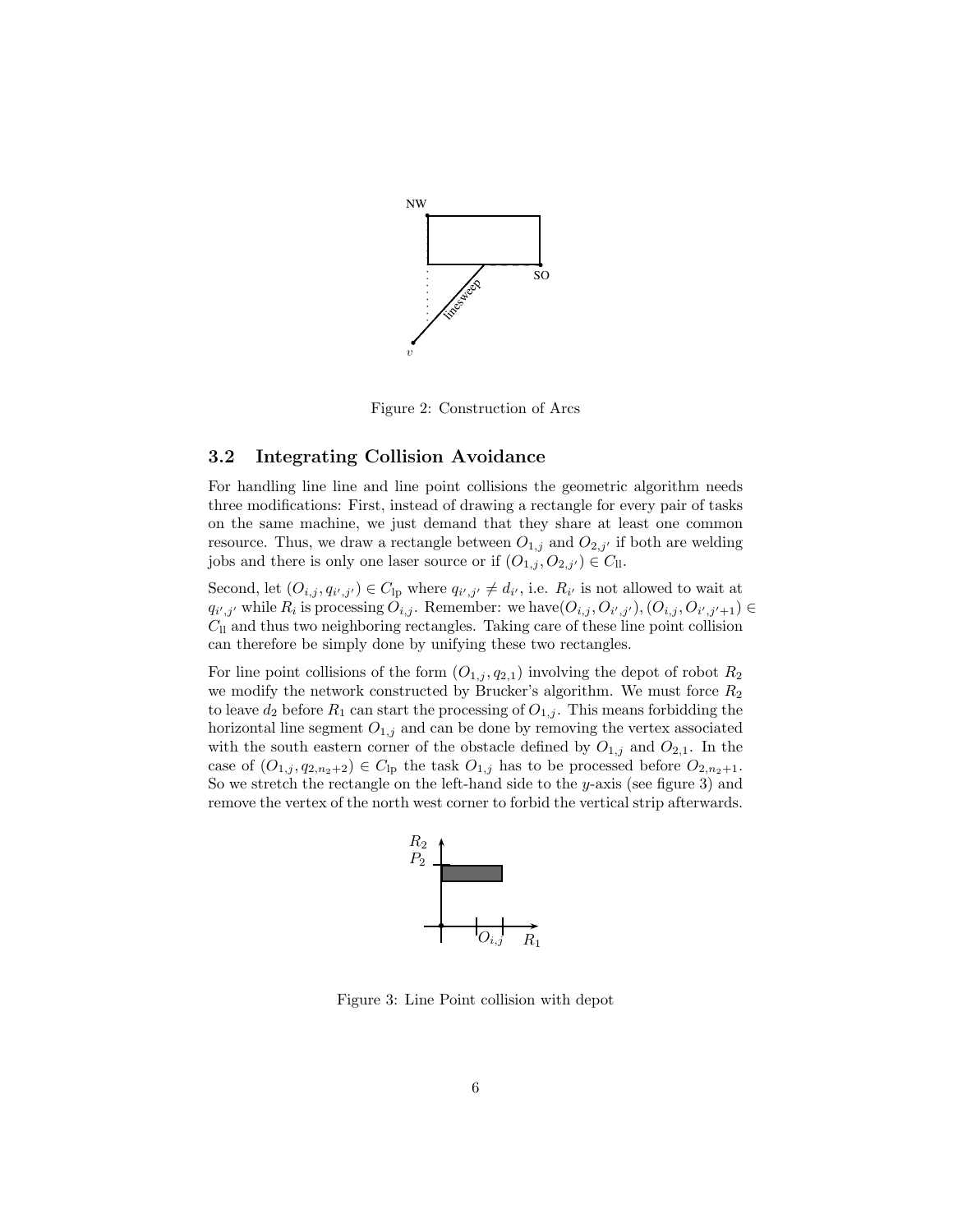#### 3.3 Handling the latency time

Now let  $\tau^l > 0$ : Tuchscherer et al. [5] observed for the case  $C_{lp} = C_{ll} = \emptyset$ that LSP-T can be transformed into an equivalent problem with  $\tau^l = 0$  if  $\tau^l$  is sufficiently small, i.e. smaller then all driving times. Their modification increases the welding time of all jobs by  $\tau^l$  and reduces the following driving time accordingly.

This transformation is not valid anymore when collisions are present: Consider the example in Figure 4. Here we are given two welding tasks and two driving tasks which have a line-line collision. In the transformed problem the no wait schedule is feasible while it induces a collision in the original one.



Figure 4:  $\tau^l$  cannot be removed

Let  $W_{1,j}, W_{2,j'}$  be two welding tasks. We have to take care that at least  $\tau^l$  time units have past after the finishing of  $W_{1,j}$  before the processing of  $W_{2,j'}$  can start, or vice versa. In the following we will concentrate on the first situation the other is analogous.

If the next driving move  $D_{1,j+1}$  does not induce a line-line collision with  $W_{2,j'}$ we can "locally" increase the welding time of  $W_{1,j}$  stretching the rectangle to the right. If  $D_{1,j+1} \leq \tau^l$  we are done, otherwise we can only increase it by  $D_{1,j+1}$ . But now the two obstacles  $(W_{1,j}, W_{2,j'})$  and  $(W_{1,j+1}, W_{2,j'})$  are side-by-side. If we apply the linesweep algorithm we get a vertical arc from the south east corner of  $(W_{1,j}, W_{2,j'})$  to the north west corner of  $(W_{1,j+1}, W_{2,j'})$  with weight  $p_{2,j'}^w$ . This weight only needs to be increased by  $\tau^l - p_{1,j+1}^d$  (see figure 5).

If  $(D_{1,j+1}, W_{2,j'}) \in C_{ll}$  then we already have adjacent rectangles and thus their size does not need to be changed. The linesweep algorithm will produce two vertical arcs of weight  $p_{2,j'}^w$ : one from the south east corner of  $(W_{1,j}, W_{2,j'})$  to the north west corner of  $(D_{1,j+1}, W_{2,j'})$  and one from the south east corner of  $(D_{1,j+1}, W_{2,j'})$  to the north west corner of  $(W_{1,j+1}, W_{2,j'})$ . The weight of the first arc will be increase by  $\tau^l$  and the weight of the second one by  $\max\{\tau^l$  –  $p_{1,j+1}^d, 0$ . Note, if some of the rectangles have been unified by line-point collision handling before, then the weight changes of the non existent arcs will not be carried out.

We finally state the main result of this section:

**Proposition 1.** LSP-T with  $|R| = 2$  can be solved in  $\mathcal{O}(n \log n)$  where n is the number task pairs sharing a common resource, i. e. a laser source or a line-line collision.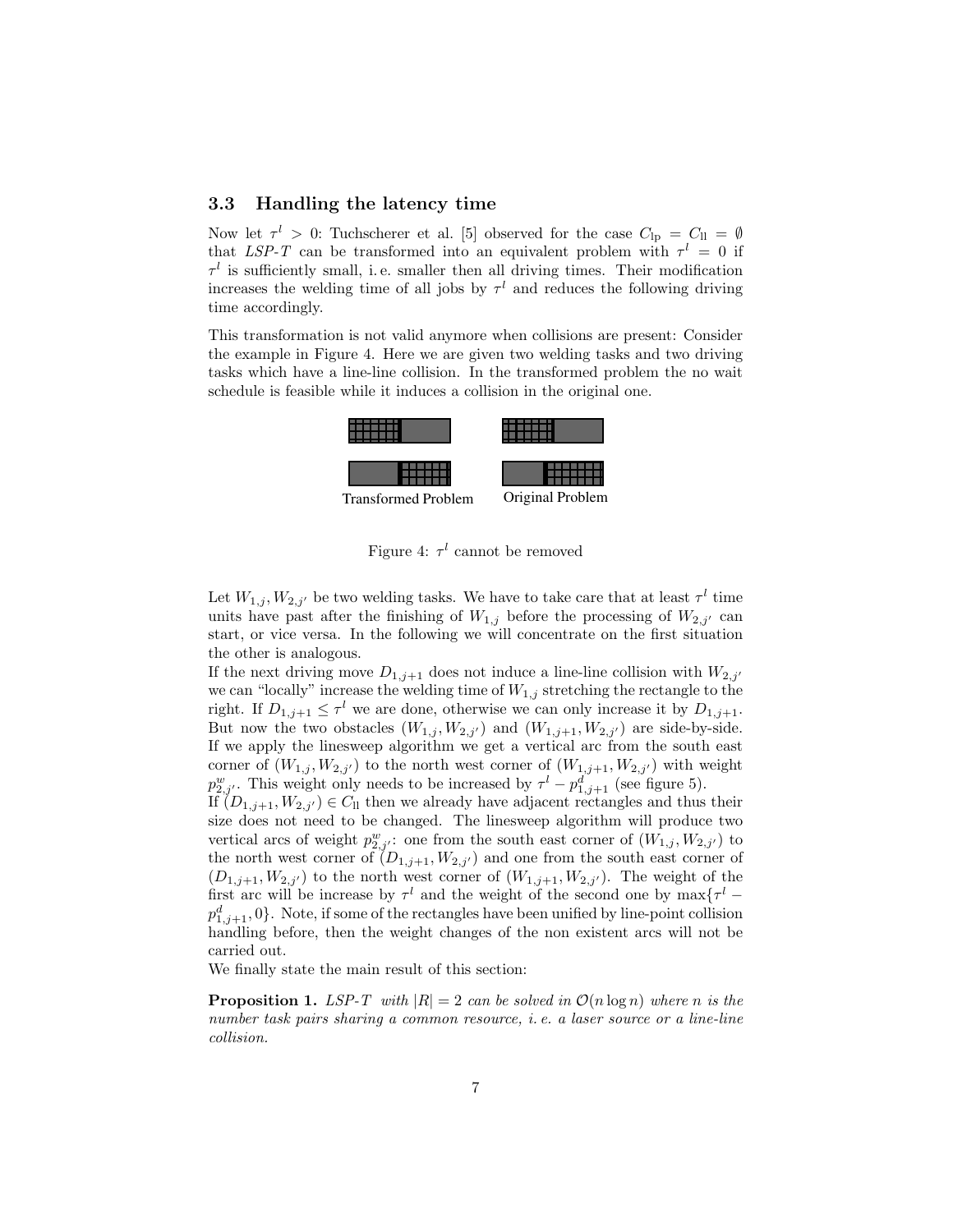

Figure 5: Integrating Latency

Proof. Define an obstacle for every task pair sharing a common resource with all modification subject to collisions and latency as described above. This requires  $\mathcal{O}(n)$  operations. Apply Brucker's algorithm to construct the network. This works in  $\mathcal{O}(n \log n)$  (see [3]) and creates 2n vertices and  $\leq 4n$  arcs.

Adjust the weights of the arcs for handling latency and remove vertices as needed for the line point collisions. This can be done in  $\mathcal{O}(n)$ . Finally, solve a shortest path problem in the network. Applying topological sort and dynamic programming this requires  $\mathcal{O}(n)$ .  $\Box$ 

### 4 NP-hardness of three robots

### 4.1 The  $N$ P-hardness result

We will reduce the even-odd partition problem to an instance of  $LSP-T$  that is described by three robots and one laser source. Furthermore the instance we use for the reduction is without any collisions and latency. Therefore this instance can also be seen as a special instance of the job-shop scheduling problem with three jobs and four machines. However three of these machines are solely used by one robot/job each. Therefore all the tasks of a robot/job scheduled on his own machine are conflict free with respect to the other two robots/jobs. Only the forth machine (corresponding to the laser source) has tasks of all of the three jobs assigned. So this subproblem of job-shop has a very simple structure and the hardness result of Sotskov and Shakhlevich [14] for  $(J3|3|C_{max})$  does not apply to the instances we use. Their result heavily relies on the fact that all three machines have to process tasks of all three jobs. However since the instances we use is a job-shop instances with makespan objective we can concentrate on active schedules when asking for optimal solutions (cf. Pinedo [9]).

Definition 1. Even-odd partition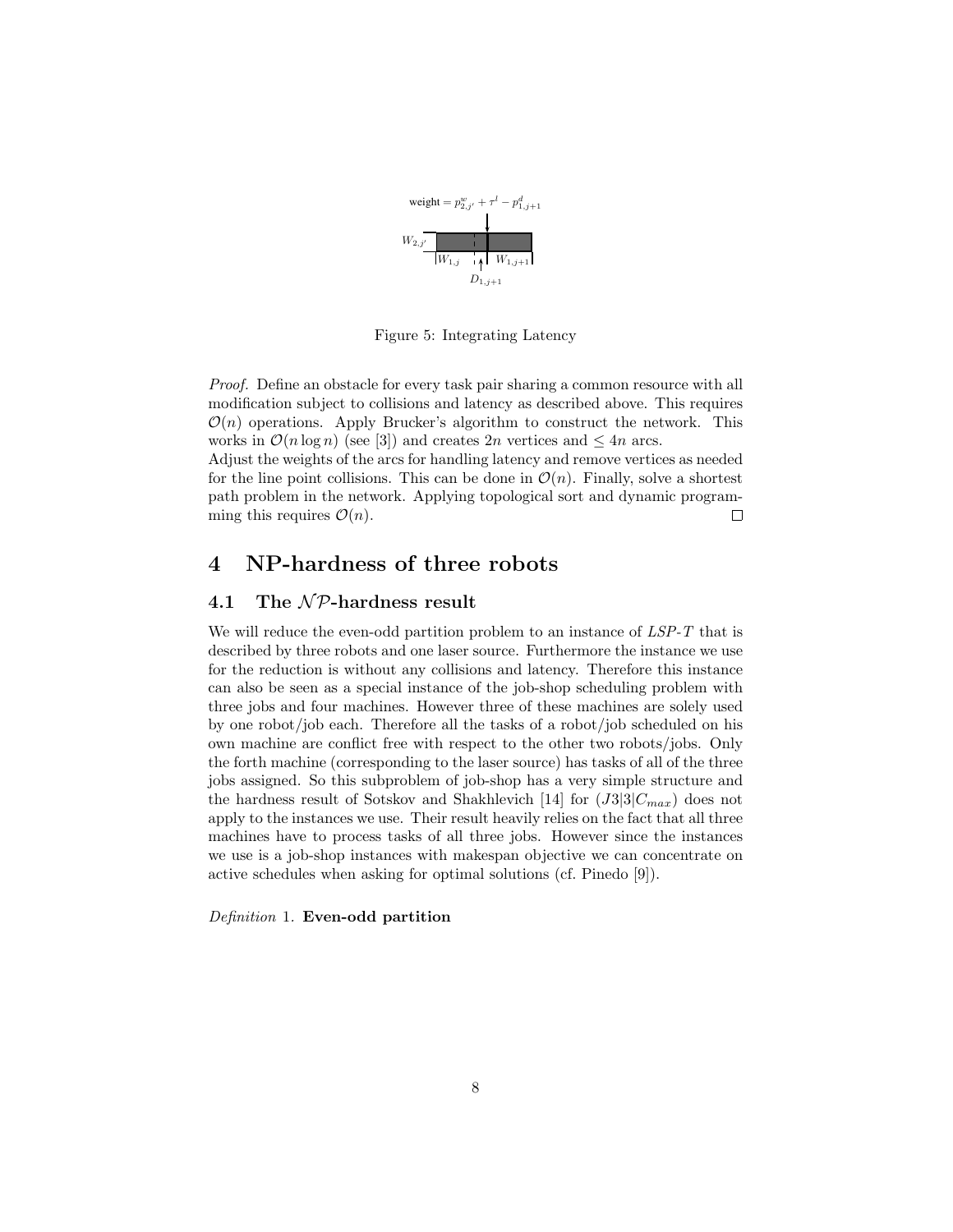| GIVEN: | A multiset $B := \{e_1, e_2, , e_{2n-1}, e_{2n}\}\$ of $2n$ integers such                                              |  |  |  |  |  |
|--------|------------------------------------------------------------------------------------------------------------------------|--|--|--|--|--|
|        | that $e_{2i} < e_{2i-1}$ for all $i, 1 \leq i \leq n$ .<br><b>QUESTION:</b> Is there a subset $B' \subset B$ such that |  |  |  |  |  |
|        | 1. B' contains exactly one of $\{e_{2i-1}, e_{2i}\}\$ for all i,<br>$1 \leq i \leq n$ , and                            |  |  |  |  |  |
|        | 2. $\sum_{e_i \in B'} e_i = \sum_{e_i \in B \backslash B'} e_i$ ?                                                      |  |  |  |  |  |

The  $\mathcal{NP}$ -hardness of this problem already appeared in Garey and Johnson [4].

#### Definition of the LSP-T instance

Let  $I$  be an instance of even-odd partition. The instance  $J$  of  $LSP-T$  consists of three robots  $R_1, R_2$  and  $R_3$ . For each pair  $(e_{2i-1}, e_{2i})$  of integers in  $I$  ( $i \in$  $\{1,\ldots,n\}$ ) we define a corresponding sequence of tasks  $T_j^i$  for each of the three robots j in the following way  $(T_j^i$  is called block with index i of robot j in the following):

| $R_i$          | tasks with processing times $T_i^i$ |                   |            |                            |            |                 |                   |  |
|----------------|-------------------------------------|-------------------|------------|----------------------------|------------|-----------------|-------------------|--|
|                | $W_{11}^i$                          | $D_{11}^{\imath}$ | $W_{12}^i$ | $D_{12}^i$                 | $W_{13}^i$ | $D_{13}^i$      | $W_{14}^i$        |  |
|                | $e_{2i-1}$                          | Н                 | $e_{2i}$   | 3 $3/4H + \delta_i$        | $\delta_i$ | $2 \frac{1}{2}$ | $2H - e_{2i-1}$   |  |
| $\overline{2}$ | $W^i_{21}$                          | $D^{\imath}_{21}$ | $W_{22}^i$ | $W_{23}^i$                 | $D_{22}^i$ | $W_{24}^i$      | $D^{\imath}_{23}$ |  |
|                | H                                   | $e_{2i-1}$        | 2H         | 2H                         | 4H         | Η               | $2H - e_{2i-1}$   |  |
| -3             | $D_{31}$                            | $W_{31}^i$        | $W^i_{32}$ | $D_{32}^i$                 |            |                 |                   |  |
|                | $6H + 2e_{2i-1}$                    | Η                 | Η          | $4H - e_{2i-1} - \delta_i$ |            |                 |                   |  |

In this setting  $W_{jk}^i$  denotes welding tasks,  $D_{jk}^i$  denotes driving tasks,  $\delta_i =$  $e_{2i-1} - e_{2i}$  and  $H > 8E$ , where  $E = \sum_{i \in B} e_i$ . The full sequence of tasks for  $R_j$  is then defined by the sequence of blocks  $T_j^1, T_j^2, \ldots, T_j^n$ . The figures 6 and 7 are important types of schedules of block 1 for all three robots. Note that for the ease of readability we just skipped all welding and driving of length 0 that would actually occur in our instance whenever a task of some type follows a task of the same type.

The basic idea of our construction relies on the proof of Sotskov and Shakhlevich [14] for  $(J3|3|C_{max})$ : all the blocks of  $R_1$  and  $R_2$  are synchronized, i.e. in scheduling solutions that are relevant for our proof all blocks  $T_1^i$  and  $T_2^i$  end at the same point in time.  $R_1$  and  $R_2$  together correspond to the set  $B'$  of the evenodd partition. Moreover the duration of all tasks of  $T_1^i$  and  $T_2^i$  encodes whether  $e_{2i}$  or  $e_{2i-1}$  is is added to B'.  $R_3$  on the other hand corresponds to  $B \setminus B'$ . Figure 6 characterizes the situation that  $e_1$  is added to B' and  $e_2$  to B \ B'. Figure 7 describes the other possibility. What we will do in our proof is showing that for active schedules of weight  $12\cdot n\cdot H + E/2$  just these two situations are relevant. However for blocks with index  $i > 1$ ,  $T_1^i$  (resp.  $T_2^i$ ) and  $T_3^3$  will be little bit displaced with respect to each other. But with the above setting of H we will show that this displacement does not lead to infeasible schedules and so we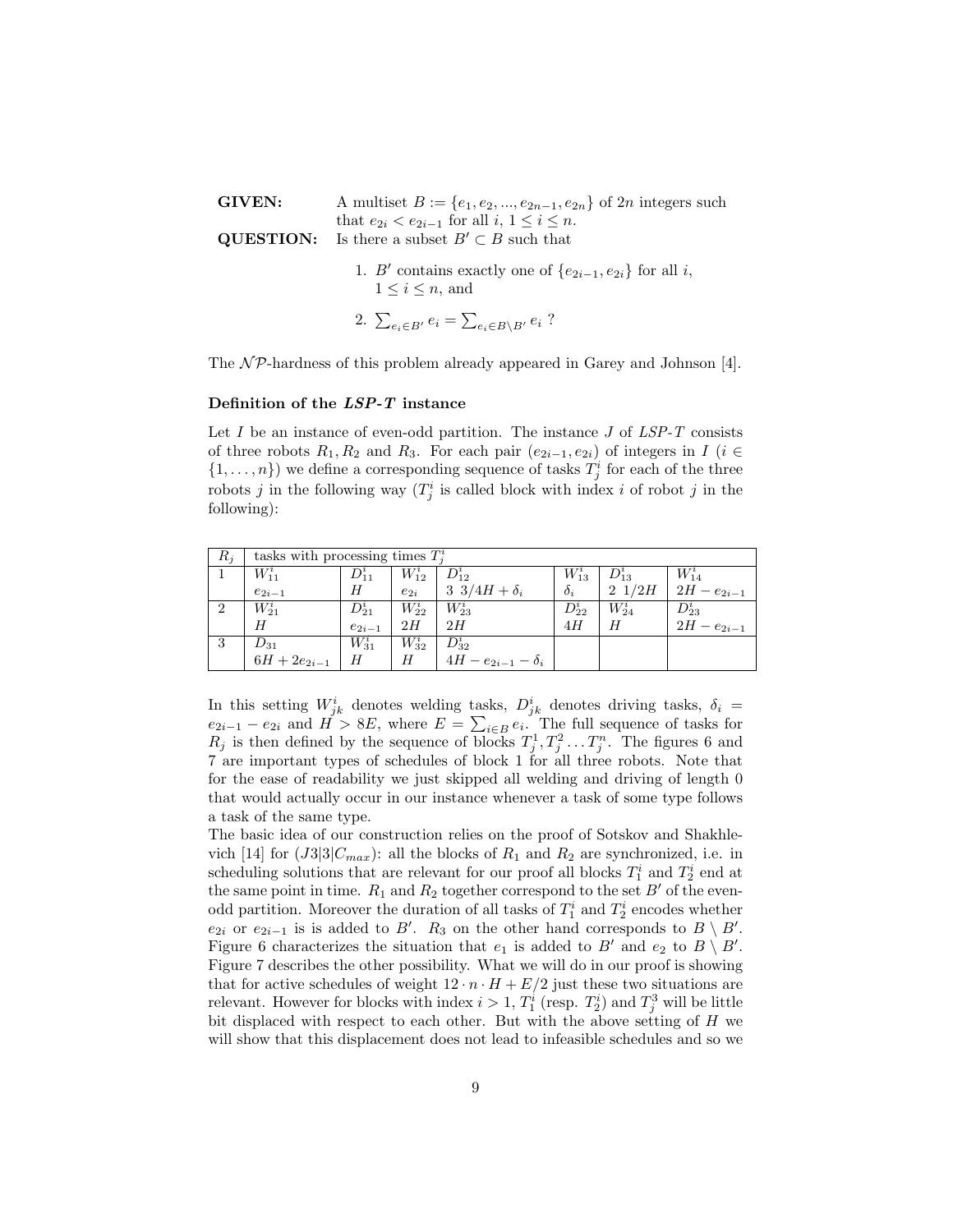

Figure 6: Block Structure B11



Figure 7: Block Structure B21

get the correspondence between even-odd partition and LSP-T. Note that even tough the basic idea relies on Sotskov and Shakhlevich [14], the construction we present differentiates in significant points from their approach, moreover the proof we present is simpler.

Scheduling the welding tasks of  $T_1^i$ ,  $T_2^i$  and  $T_3^i$  as the sequence

 $\left(W_{11}^i,W_{21}^i,W_{12}^i,W_{22}^i,W_{23}^i,W_{13}^i,W_{31}^i,W_{32}^i,W_{24}^i,W_{14}^i\right)$ 

on the laser source is called block structure  $B_{1i}$  (cf. figure 6). Scheduling them as sequence

 $\left(W_{21}^i,W_{11}^i,W_{22}^i,W_{12}^i,W_{23}^i,W_{31}^i,W_{13}^i,W_{32}^i,W_{24}^i,W_{14}^i\right)$ 

is called  $B_{2i}$  (cf. figure 7). If all blocks  $T_1^i$ ,  $T_2^i$  and  $T_3^i$  are scheduled as  $B_{1i}$  or  $B_{2i}$  and if they are finished before the welding tasks of  $T_1^{i+1}$ ,  $T_2^{i+1}$  and  $T_3^{i+1}$ start, we call such a schedule useful.

As we will show for getting the connection between even-odd partition and LSP-T it suffices to consider only active schedules with  $C_{max} = 12 \cdot n \cdot H + E/2$ . On the other hand for instance  $J$  we can immediately get a sharp lower bound of  $12 \cdot n \cdot H + \sum_{i=1}^{n} e_{2i}$  by looking at the minimal total time for all tasks of  $R_3$  to be finished. By considering just the tasks of  $R_1$  and  $R_2$  and scheduling them according to  $B_{2i}$  for all i we get the same lower bound, moreover this bound is obviously sharp.

**Lemma 1.** Scheduling all tasks of  $R_2$  and  $R_3$  in the trivial order can be done feasibly without causing any task to wait (not taking  $R_1$  into account).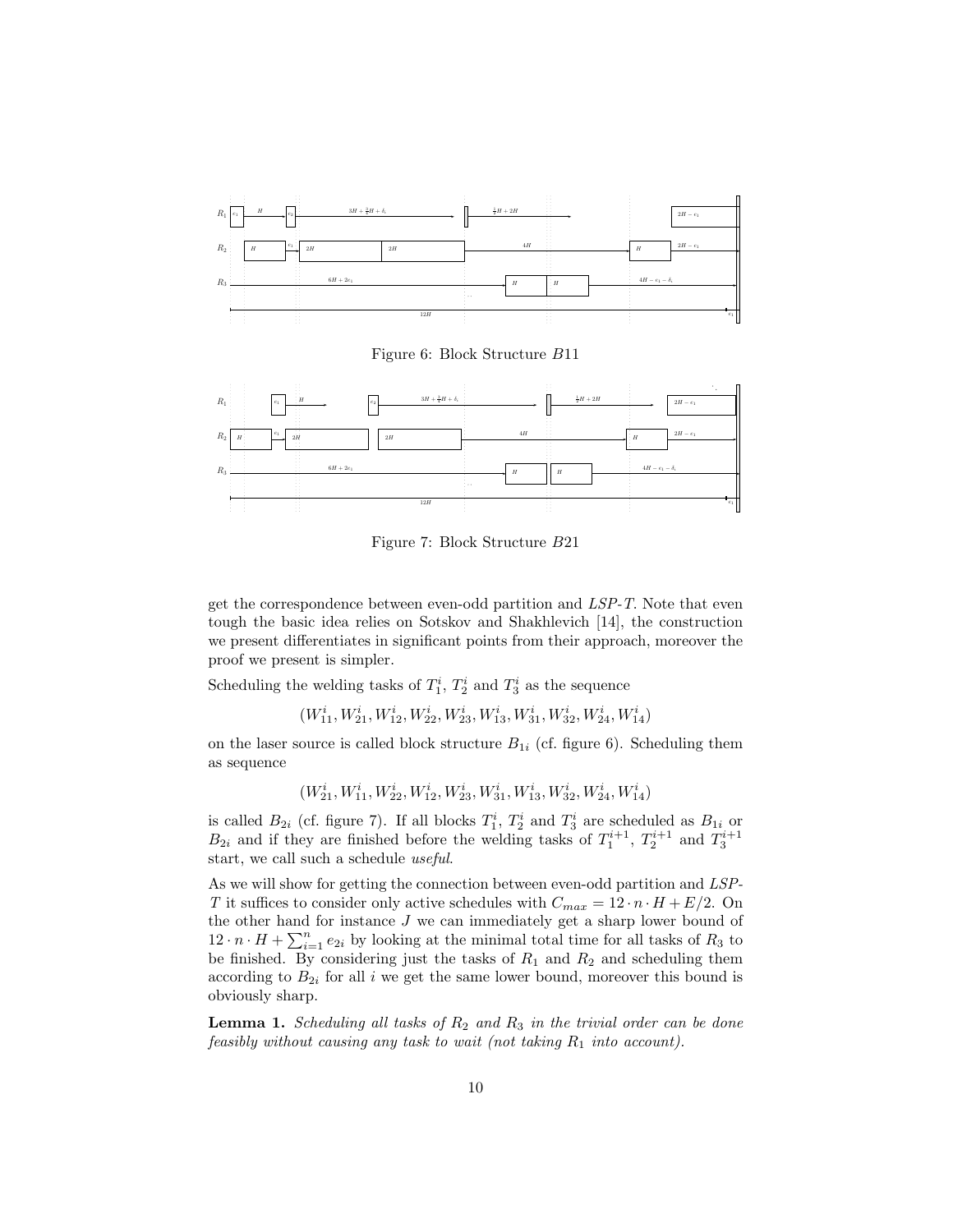*Proof.* We will consider the two robots separately: If we schedule all task of  $R_2$ consecutively we get that  $W_{23}^i$  ends at  $5H + e_{2i-1} + 12H(i-1)$ . Task  $W_{24}^i$  starts exactly  $4H$  time units later.

If we schedule all task of  $R_3$  consecutively we get that  $W_{31}^i$  starts at  $6H +$  $2e_{2i-1} + 12H(i-1) + \sum_{j=1}^{i-1} e_{2i}$  and task  $W_{32}^i$  ends exactly  $2H$  time units later. Therefore the difference between the starting of  $W_{31}^i$  and the finishing of  $W_{23}^i$ can be upper bounded (resp. lower bounded) for all  $i \leq n$  by the following expressions, where equality holds for  $i = n$ :

$$
(H + e_{2i-1} + \sum_{j=1}^{n} e_{2i}) \le H + E \quad \text{(resp. } H + e_{2i-1}) \tag{1}
$$

The difference between the starting time of  $W_{24}^i$  and the finishing time of  $W_{32}^i$ can be upper bounded (resp. lower bounded) by:

$$
H - e_{2i-1} \quad \text{(resp. } (H - e_{2i-1} - \sum_{j=1}^{n} e_{2i}) \ge 3/4H\text{)} \tag{2}
$$

Again equality hold for  $i = n$ . So all tasks of  $R_2$  and  $R_3$  can be scheduled in the trivial order without any conflicts on the laser source, furthermore all tasks are processed without any waiting time in between.

 $\Box$ 

By postponing the starting time of any of the tasks of  $R_2$  by  $E + 1$  (resp.  $(\sum_{i=1}^{n} e_{2i-1}+1) := E_0$  for  $R_3$ ) time units a resulting schedule would have  $C_{max} >$  $12 \cdot n \cdot H + E$ . Therfore by the bounds (1) and (2) we get that the order of welding jobs of  $R_2$  with respect to  $R_3$  and vice versa has to be fixed by the trivial order for getting a schedule with  $C_{max} \leq 12 \cdot n \cdot H + E$ .

**Lemma 2.** If all tasks are scheduled according to block structure  $B_{1i}$  or  $B_{2i}$  (for all i) a schedule that is feasible and active with  $C_{max} \leq 12 \cdot n \cdot H + \sum_{i=1}^{n} e_{2i-1}$ can be found.

*Proof.*  $C_{max} \leq 12 \cdot n \cdot H + \sum_{i=1}^{n} e_{2i}$  is a lower bound due to  $R_3$ . If we use block structure  $B_{2i}$  for all i the upper bound due to robot  $R_3$  increases by  $\sum_{i=1}^n \delta_i$ . This already gives the desired bound. With the help of bounds (1) and (2) of Lemma 1 the feasibility follows: if one uses only  $B_{2i}$  the difference between the starting time of  $W_{24}^i$  and the ending time of task  $W_{32}^i$  is not smaller than  $(H - e_{2i-1} - \sum_{j=1}^{n} e_{2i-1});$  and still  $D_{13}^{i}$  ends before  $W_{24}^{i}$  does so.

On the other hand if one uses only  $B_{1i}$  the difference between the starting time of  $W_{31}^i$  and the ending time of task  $W_{23}^i$  is not smaller than  $H + e_{2i-1} - \sum_{j=1}^n \delta_i$ and again  $D_{13}^i$  ends before  $W_{24}^i$  does so. Analyzing these extremal situations is sufficient, since a mixture of using block structure  $B_{1i}$  and  $B_{2i}$  leaves bigger gaps.  $\Box$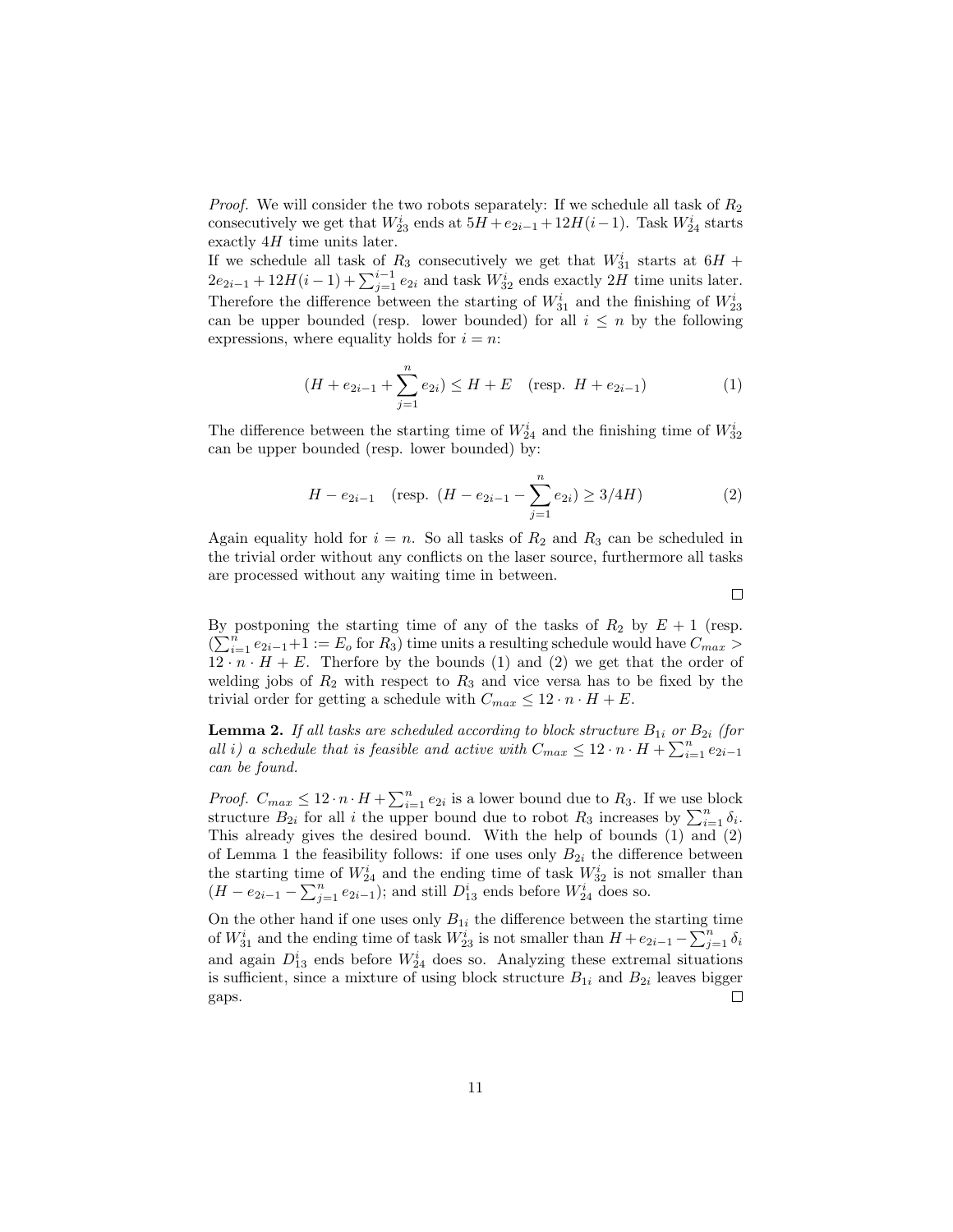Note that in this case the lower bound of  $12 \cdot n \cdot H + \sum_{i=1}^{n} e_{2i}$  for  $R_3$  is augmented by  $\delta_i$  each time that  $B_{2i}$  is chosen. In the same way the lower bound of  $12 \cdot n \cdot$  $H + \sum_{i=1}^{n} e_{2i}$  for  $R_1$  and  $R_2$  is augmented by  $\delta_i$  each time that  $B_{1i}$  is chosen.

**Lemma 3.** In any active schedule of length smaller or equal to  $12 \cdot n \cdot H + E$ the task  $W_{14}^i$  has to be performed directly after task  $W_{24}^i$ .

*Proof.* It is not possible to schedule  $W_{14}^i$  between  $W_{21}^j$  and  $W_{22}^j$  or between  $W_{22}^j$  and  $W_{23}^j$  (for any j) since this would cause  $R_2$  to wait longer than  $E + 1$ time units. The same argument works for  $W_{31}^j$  and  $W_{32}^j$  of  $R_3$ . Because of the bounds (1) derived in Lemma 1 scheduling  $W_{14}^i$  between  $W_{23}^j$  and  $W_{31}^j$  would cause a violation of the bound on  $C_{max}$ . Scheduling it between  $W_{32}^j$  and  $W_{24}^j$  is impossible because of bounds (2). Scheduling  $W_{13}^i$  after  $W_{24}^j$  followed by  $W_{14}^i$ would also result in a violation of the bound, since  $W_{21}^{i+1}$  would be postponed by more than  $E + 1$  units of time. So it follows that  $W_{14}^i$  is scheduled after  $W_{24}^i$ . It remains to show that this is done without any time lag in between. Assume that there is a time lag. Since the schedule is active this means that  $D_{13}^i$  finishes after  $W_{24}^i$  does so. This can only be caused by the fact that  $W_{12}^i$ is scheduled not before  $W_{23}^i$ . This implies that  $W_{21}^{i+1}$  cannot start earlier than 8  $1/4H$  time units after the finishing of  $W_{23}^i$  (by bounding the processing times of  $D_{12}^i$ ,  $D_{13}^i$  and  $W_{14}^i$ ). This is a contradiction to the time bound since  $W_{21}^{i+1}$ has to be postponed for more than  $E+1$  time units. Scheduling  $W_{13}^i$  after  $W_{32}^i$ gives again a contradiction by the time bound (2) of Lemma 1.

With this we have that  $R_1$  and  $R_2$  are synchronized and the processing of tasks of  $R_2$  and  $R_3$  is fixed with respect to each other in schedules with  $C_{max} \leq$  $12 \cdot n \cdot H + E$ . Furthermore by Lemma 2 and Lemma 3 in such a schedule  $D_{31}^{i+1}$ starts directly after  $D_{32}^i$  has finished - the same is true for  $W_{21}^{i+1}$  and  $D_{23}^i$ .

**Lemma 4.** In any active schedule of length smaller or equal to  $12 \cdot n \cdot H + E$  the task  $W_{13}^i$  is scheduled exclusively between  $W_{31}^i$  and  $W_{32}^i$  or directly before  $W_{31}^i$ .

*Proof.* Assume that any other welding job  $\tilde{w}$  besides from  $W_{13}^i$  is scheduled between  $W_{31}^i$  and  $W_{32}^i$ . If  $\tilde{w}$  has length greater or equal to H,  $W_{32}^i$  would be postponed for more than  $E_o$  time units. Task  $W_{12}^i$  remains a possible candidate for being scheduled in this position. Since the earliest possible starting time for welding task  $W_{14}^i$  is now  $7H + 2\delta_i - e_{2i-1}$  time units after the ending time of  $W_{12}^i$  together with Lemma 3 we get a contradiction. All other tasks with length smaller than  $H$  can be ruled out by similar arguments.

Scheduling  $W_{13}^i$  after  $W_{32}^i$  was already ruled out in the proof of Lemma 3.

Assume that  $W_{13}^i$  is scheduled before  $W_{31}^i$  but not directly before it. Since the order of welding jobs of  $R_2$  and  $R_3$  is fixed with respect to each other we can assume w.l.o.g. that  $W_{13}^i$  is scheduled directly before  $W_{23}^i$ . But by taking the sum of the lengths of  $W_{11}^i$ ,  $D_{11}^i$ ,  $W_{12}^i$ ,  $D_{12}^i$  and  $W_{13}^i$  together with Lemma 3 we get a delay of more than  $E + 1$  time units for  $W_{23}^i$ , a contradiction.

 $\Box$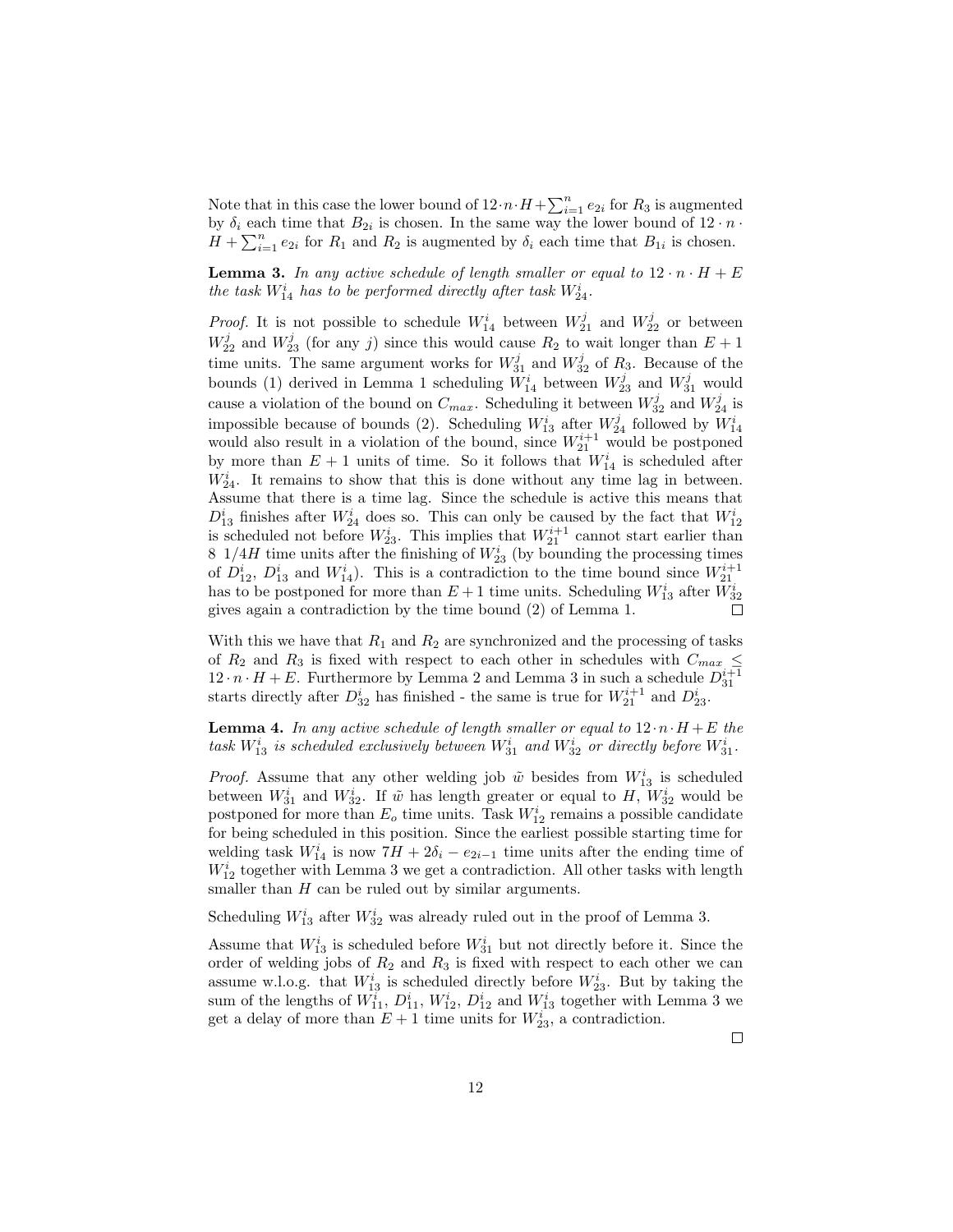**Lemma 5.** If an active schedule S of length smaller or equal to  $12 \cdot n \cdot H + E$ exists, we can find a useful schedule with total length not larger than S.

Proof. By Lemma 4 we have to distinguish the following two cases:

 $Case 1.$  $S_{13}^i$  is scheduled directly before  $W_{31}^i$ : if  $W_{11}^i$  is scheduled after  $W_{21}^i$ and directly followed by  $W_{12}^i$ , task  $W_{21}^i$  is postponed by more than  $E + 1$  units of time. If  $W_{12}^i$  is scheduled after  $W_{22}^i$ ,  $W_{31}^i$  is postponed by more than  $E_o + 1$ time units. Therefore  $S$  is useful.

Case 2.  $W_{13}^i$  is scheduled between  $W_{31}^i$  and  $W_{32}^i$ : if  $W_{11}^i$  is scheduled directly after  $W_{21}^i$  (resp. directly after  $W_{31}^i$ ) and directly followed by  $W_{12}^i$  or if  $W_{12}^i$  is scheduled after  $W_{23}^i$  we again get a contradiction with respect to the time bound. So two possible non-useful sequences for S remain:  $(W_{11}^i, W_{21}^i, W_{12}^i, W_{22}^i, W_{23}^i, \ldots)$ and  $(W_{11}^i, W_{21}^i, W_{22}^i, W_{12}^i, W_{23}^i, \ldots)$ . In both cases using the sequence of  $B_{2i}$  decreases the total processing time of the tasks of  $T_1^i$  and  $T_2^i$ , in the first case by  $\delta_i$  in the second case by  $e_{2i-1}$ . Furthermore this sequence remains feasible by Lemma 2.  $\Box$ 

**Lemma 6.**  $C_{max}$  is greater or equal to  $12 \cdot n \cdot H + E/2$ .

*Proof.* Considering just the tasks of  $R_1$  and  $R_2$  and scheduling them according to  $B_{2i}$  for all *i* gives the sharp lower bound of  $12nH + \sum_{i=1}^{n} e_{2i}$ . Assume that there is a schedule giving a  $C_{max} < 12 \cdot n \cdot H + E/2$ . By Lemma 5 there exists also a *useful* schedule S with this property. However if the tasks of  $T_1^i$  and  $T_2^i$ in the useful schedule need a processing time of  $12H + e_{2i}$  then the tasks of  $T_3^i$ need a processing time of  $12H + e_{2i} + \delta_i$  and vice versa. Therefore either all tasks of  $R_1$  and  $R_2$  together need a total processing time not less than

$$
12 \cdot n \cdot H + \sum_{i=1}^{n} e_{2i} + 1/2 \sum_{i=1}^{n} \delta_i
$$

or alls tasks of  $R_3$  together need a total processing time not less than this bound. This contradicts that  $C_{max} < 12 \cdot n \cdot H + E/2$ .

 $\Box$ 

**Theorem 1.** LSP-T is already  $\mathcal{NP}$ -hard for three robots, one laser source and without any collisions and latency.

*Proof.*  $\implies$  Assume that the even-odd partition I has a solution such that *Proof.*  $\implies$  Assume that the even-odd partition *I* has a solution such that  $\sum_{e_j \in B'} e_j = \sum_{e_j \in B \setminus B'} e_j$ . Construct *J* in the following way: if  $e_{2i} \in B'$  use  $B_{2i}$ otherwise use  $B_{1i}$ . By simple algebra it follows that  $C_{max} = 12 \cdot n \cdot H + E/2$ 

 $\Leftarrow$  Let a solution of J be given such that  $C_{max} = 12 \cdot n \cdot H + E/2$ . By Lemma 5 and Lemma 6 we can find a *useful* schedule  $S$  with the same makespan. If  $B_{2i}$  was used we construct an even-odd partition instance by adding  $e_{2i}$  to B' otherwise we add  $e_{2i-1}$  to B'. Assume now that  $\sum_{e_j \in B'} e_j \neq \sum_{e_j \in B \setminus B'} e_j$ . W.l.o.g let  $\sum_{e_j \in B'} e_j < \sum_{e_j \in B \setminus B'} e_j$ . Since S is active we get that the total completion time of robots  $R_1$  and  $R_2$  is smaller than  $12 \cdot n \cdot H + E/2$  (in fact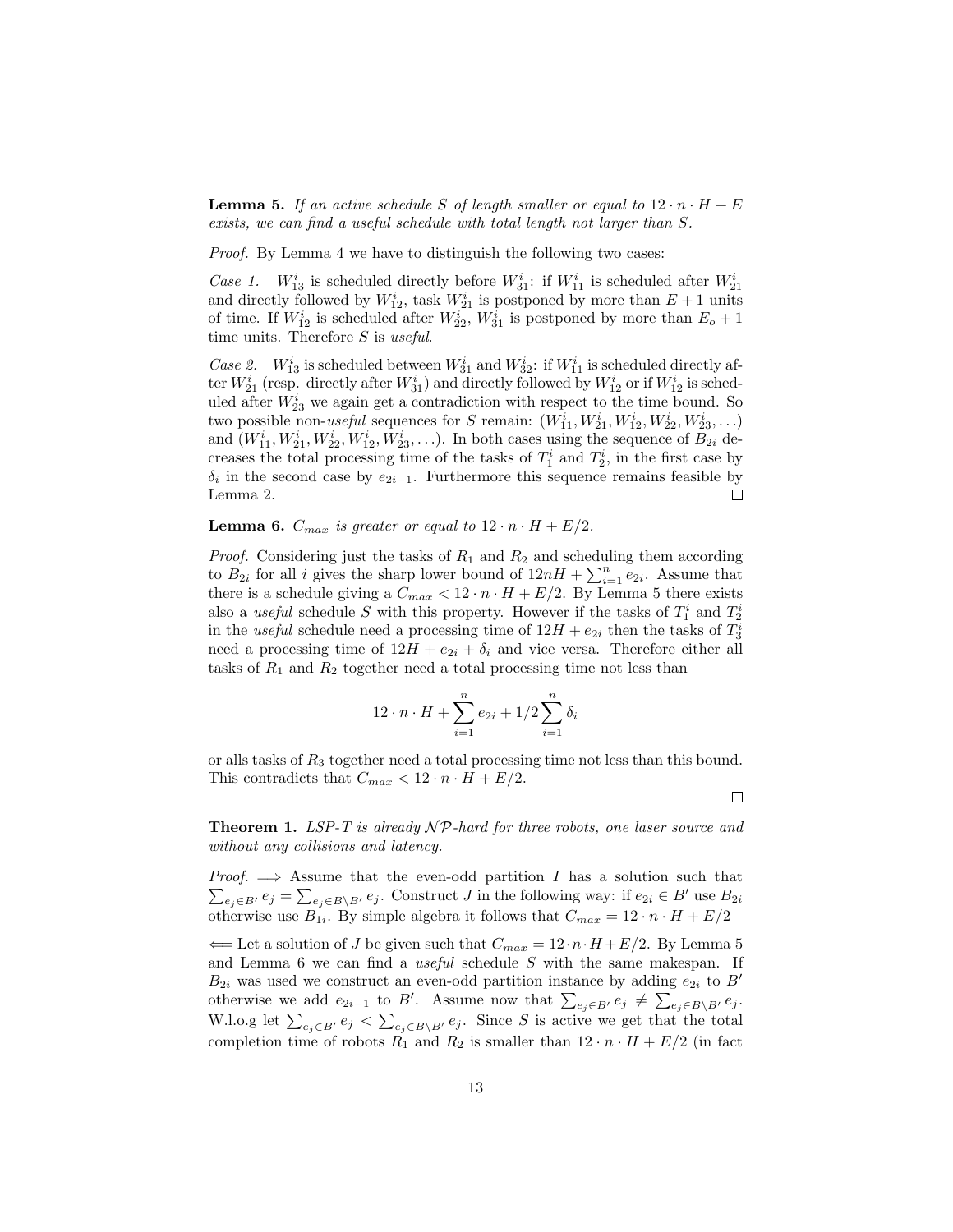it is equal to  $12 \cdot n \cdot H + \sum_{e_j \in B'} e_j$ . By the same argument as in the proof of Lemma 6 we get that the sum of completion times of robots  $R_1$  and  $R_2$  on the one hand and of robot  $R_3$  equals:

$$
24 \cdot n \cdot H + \sum_{i=1}^{n} (e_{2i-1} + e_{2i}) = 24 \cdot n \cdot H + E \qquad \frac{1}{2}
$$

 $\Box$ 

## 5 A pseudo polynomial algorithm and an FP-TAS

In this section we will show that  $LSP-T$  for a fixed number of robots can be solved in pseudo polynomial time. By complete enumeration we can also assume w. l. o. g. that the assignments of laser sources to robots is fixed.

#### 5.1 The pseudo polynomial algorithm

Our algorithm uses a transversal graph approach as introduced to scheduling problems by Middendorf and Timkovsky [7]. We will construct a directed acyclic graph  $G = (V, A)$  with unit weigh arcs where a shortest path coincides with an optimal solution to LSP-T.

For  $i = 1, ..., k$  let  $O_{i,0}$  with  $p_{i,0}$  be an artificial start task. Our vertex set V consists of a terminal vertex T together with tuples  $(i_1, t_1, \ldots, i_k, t_k, j_1, d_1, \ldots, j_h, d_h)$ with the following meaning:

- $i_r \in \{0, \ldots, 2n_r + 1\}$  is the index of the task currently being processed by robot  $R_r$ .
- $t_r \in \{0, \ldots, p_{r,i_r}\}\$ denote how long  $R_r$  has already worked on  $O_{r,i_r}$ .
- $j_l \in \{-1, 1, \ldots, k\}$  is the index of the robot who used laser source  $L_l$  last. Here  $j_l = -1$  means, that the laser source has not be used so far.
- $d_l \in \{0, \ldots, \tau^l\}$  is the time laser source  $L_l$  has been idle since its last usage.

Let  $v = (i_1, t_1, \ldots, i_k, t_k, j_1, d_1, \ldots, j_h, d_h) \neq T$  be a vertex. Denote by

$$
I_c := \{r \mid t_r < p_{r,i_r}\}
$$

the set of robots currently working and by

$$
I_n := \{ r \mid i_r < 2n_r + 1, t_r = p_{r,i_r}
$$
\nand if  $O_{r,i_r+1}$  is a welling task additional\n
$$
j_{l(R_r)} = r \vee j_{l(R_r)} = -1 \vee d_{l(R_r)} = \tau^{l(R_r)}
$$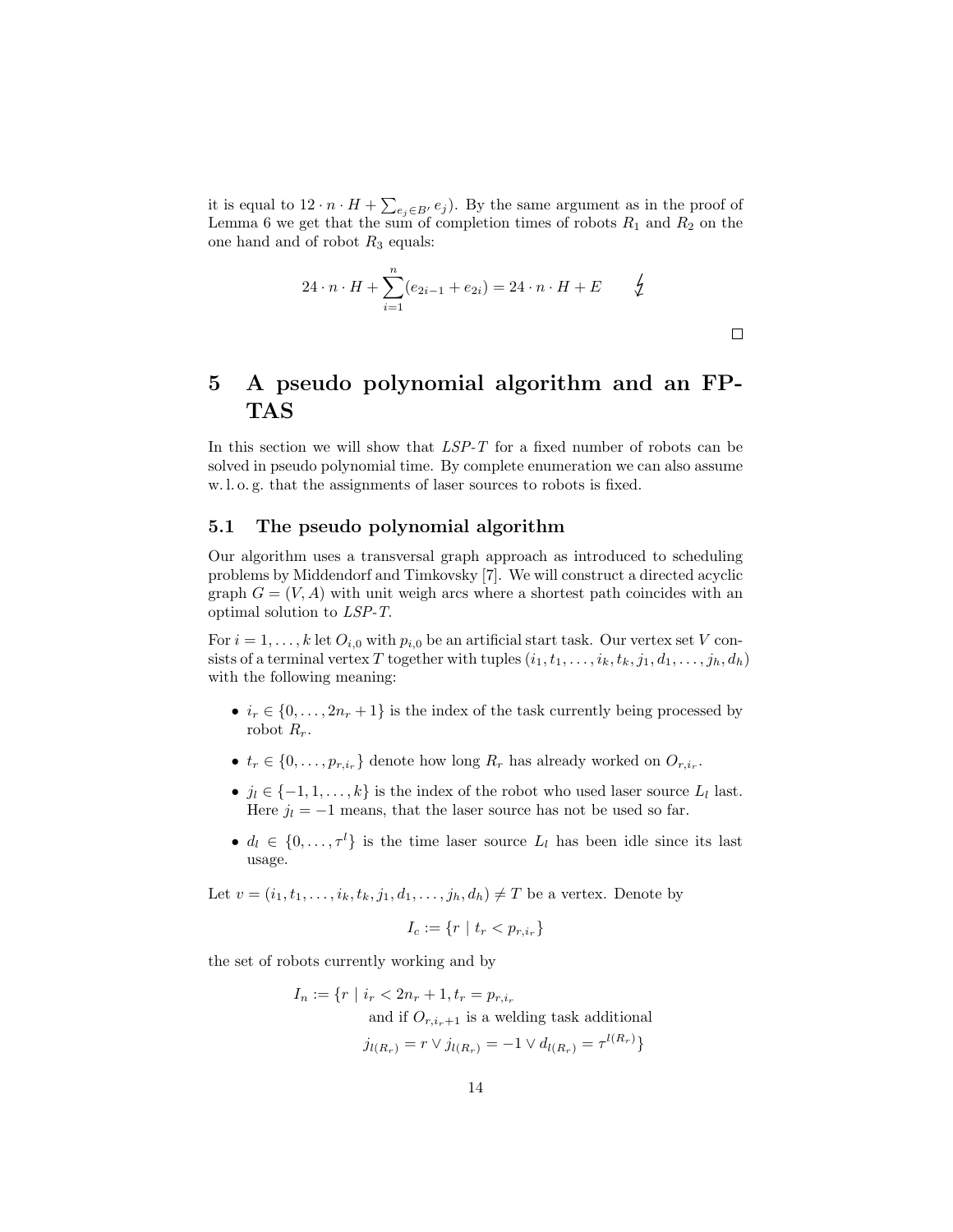the set of robots which can start their next task. Here  $l(R_r)$  denotes the index of the laser source robot  $R_r$  is attached to.

Denote by  $\mathcal I$  the set of all subsets of  $I_c \cup I_n$  which can work in parallel. This means, I induces no line-line collision, includes at most one welding task per laser source and induces no line-point collisions with any robot  $r \notin I$ . For every  $I \in \mathcal{I}$  we create an arc of weight one from  $v$  to  $w = (i'_1, t'_1, \ldots, t'_k, i'_k, j'_1, d'_1, \ldots, j'_h, d'_h)$ defined by

- $i'_r = i_r + 1, r \in I \cap I_n$ ,  $i'_r = i_r$  otherwise
- $t'_{r} = t_{r} + 1, r \in I \cap I_{c}, t'_{r} = 1, r \in I \cap I_{n}, t'_{r} = t_{r}$  otherwise
- $j'_l = r$  if  $r \in I \cap I_n$  with  $R_r$  starts a welding task on  $L_l$ ,  $j'_l = j_l$  otherwise
- $d'_l = 0$  if  $r \in I \cap I_N$  with  $R_r$  starts a welding task on  $L_l$ ,  $d'_l = d_l + 1$  if no robot in I with  $l^r = l$  processes a welding task

So every robot in I processes a task for one time unit. Every vertex with  $i_r = n_r$ for all robots will be connected with the terminal vertex  $T$  by an arc of zero weight.

**Observation 1.** Every path in G from  $(0, \ldots, 0)$  to T corresponds to a feasible schedule of LSP-T where the makespan is the sum over the arcs weights of P. Moreover every non preemptive active schedule can be written in this form.

Given such a path  $P$  we can extract the start times of the  $k$ -th task of robot  $r$ by summing up the arc weights of P between vertices with  $i_r < k$ .

**Observation 2.** The number of vertices in  $G$  can be bounded by

$$
|V| \leq \max_{r=1}^k (2n_r+2)^k \cdot \max_{r=1}^k \max_{j=1}^{n_r} p_{r,j}^k \cdot \max_{l=1}^h (\tau^l)^h
$$

and there are at most  $2^k|V|$  arcs. Because  $h \leq k$  and k is constant, the size of G is pseudo polynomial in the size of LSP-T.

Theorem 2. LSP-T can be solved in pseudo-polynomial time when the number of robots is constant.  $\Box$ 

In section 4 we proved that  $LSP-T$  with three robots, no latency and no collisions is already  $\mathcal{NP}$ -hard. However, there is a polynomial solveable special case.

**Proposition 2.** Let  $C_{ll} = C_{lp} = \emptyset$  and  $\tau^l = 0, l = 1, \ldots, h$ . If

$$
\max_{i=1}^{k} \max_{j=1}^{n_i} p_{i,j}^d \le \min_{i=1}^{k} \min_{j=1}^{n_i} p_{i,j}^w
$$
\n(3)

then LSP-T can be solved in polynomial time.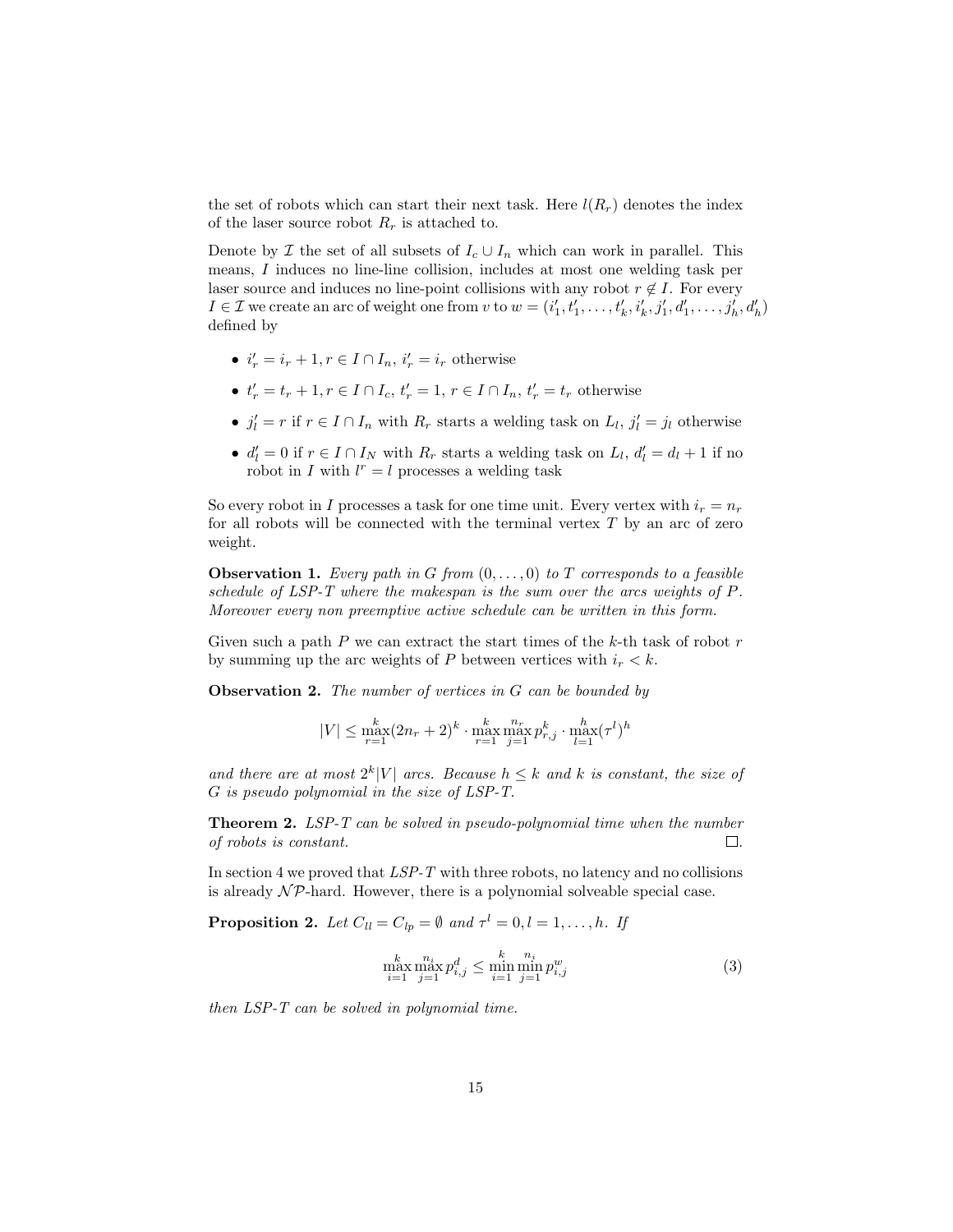*Proof.* In the absense of collisions  $LSP-T$  decomposes into h problems with a single laser source. We can therefore assume  $h = 1$ . We will construct a transversal graph similar to the above but it does not contain any time index in the vertices. V consists of a source vertex  $S$ , a terminal vertex  $T$  and vertices of the form  $v = (i_1, \ldots, i_k, j)$  with  $i_r \in \{0, \ldots, n_r\}, r = 1, \ldots, k$  and  $j \in \{1, \ldots, k\}.$ Here  $i_r$  is the index of the last performed welding task of robot  $R_r$  and j is the index of the robot worked last.

Let  $v = (i_1, \ldots, i_k, j)$  be a vertex. For every r with  $i_r < n_r$  we add an arc to the node  $w = (i_1, \ldots, i_{r-1}, i_r + 1, i_{r+1}, \ldots, i_k, r)$ . The weight of this arc will be set as follows: If  $r = j$  then  $R_r$  has to move to its next welding task and thus the weight is  $p_{r,i_r+1}^d + p_{r,i_r+1}^w$ . Otherweise by (3) robot  $R_r$  has already done the move  $D_{r,i_r+1}$  while  $R_j$  welded. Thus the arc weight is only  $p_{r,i_r+1}^w$ .

For every r we connect S and  $w = (i_1, \ldots, i_k, r)$  with  $i_r = 1$ ,  $i_{r'} = 0$ ,  $r' \neq r$ by an arc of weight  $p_{r,1}^d + p_{r,1}^w$ . Every vertex  $v = (n_1, \ldots, n_k, j)$  has an arc of weight  $p_{j,n_j+1}^d$  to the terminal vertex T.

Now it is easy to see that a shortest path from  $S$  to  $T$  in the directed acycled graph  $G$  yields an optimal solution to  $LSP-T$ . Futhermore the size of  $G$  is polynomial in the input size of LSP-T.  $\Box$ 

### 5.2 A fully polynomial approximation scheme for  $LSP-T$

We close this section by providing an FPTAS for  $LSP-T$  with a constant number of robots:

Theorem 3. There is a fully polynomial approximation scheme (FPTAS) for LSP-T.

Proof. We will use standard rounding argument which has been introduce by Ibarra and Kim [6] for the knapsack problem and is widely used in scheduling (see e. g. Agnetis et al. [1]).

Let  $\Delta := \max\{\max_{l=1}^h \tau^l, \max_{r=1}^k \max_{j=1}^{n_r} p_{r,j}\}\$  be the maximum time distance and  $N := \sum_{r=1}^{k} 2n_r + 1$ , the total number of tasks. Define  $Z := \epsilon \frac{\Delta}{N}$ .

We construct a modified instance of  $LSP-T$  with  $\tilde{\tau}^l := \lceil \frac{\tau^l}{Z} \rceil$  $\lceil \frac{r^l}{Z} \rceil$  and  $\tilde{p}_{r,j} := \lceil \frac{p_{r,j}}{Z} \rceil$  $\frac{r,j}{Z}$ . By construction we have  $\tilde{\tau}^l, \tilde{p}_{r,j} \leq 1 + N_{\epsilon}^1$ . Thus all time distances of the modified problem are polynomially bounded in N and  $\frac{1}{\epsilon}$ . Therefore the size of the transversal graph described above is also polynomial bounded in N and  $\frac{1}{\epsilon}$ . Solving the shortest path problem yields a solution  $\tilde{S}$  with makespan  $T(\tilde{S})$ . If we multiply all task start times by  $Z$  we obtain a feasible solution  $S$  of the original problem with makespan  $T(S) = Z \cdot T(\tilde{S})$ .

Now let  $S^*$  be an optimal solution for the original problem with makespan  $T(S^*)$ . We have to show  $T(S) \leq (1+\epsilon)T(S^*)$ . To see this, transform  $S^*$  to the modified problem by forming an active schedule  $\hat{S}$  keeping the order of the tasks. Because rounding up enlarges the processing time of each task by at most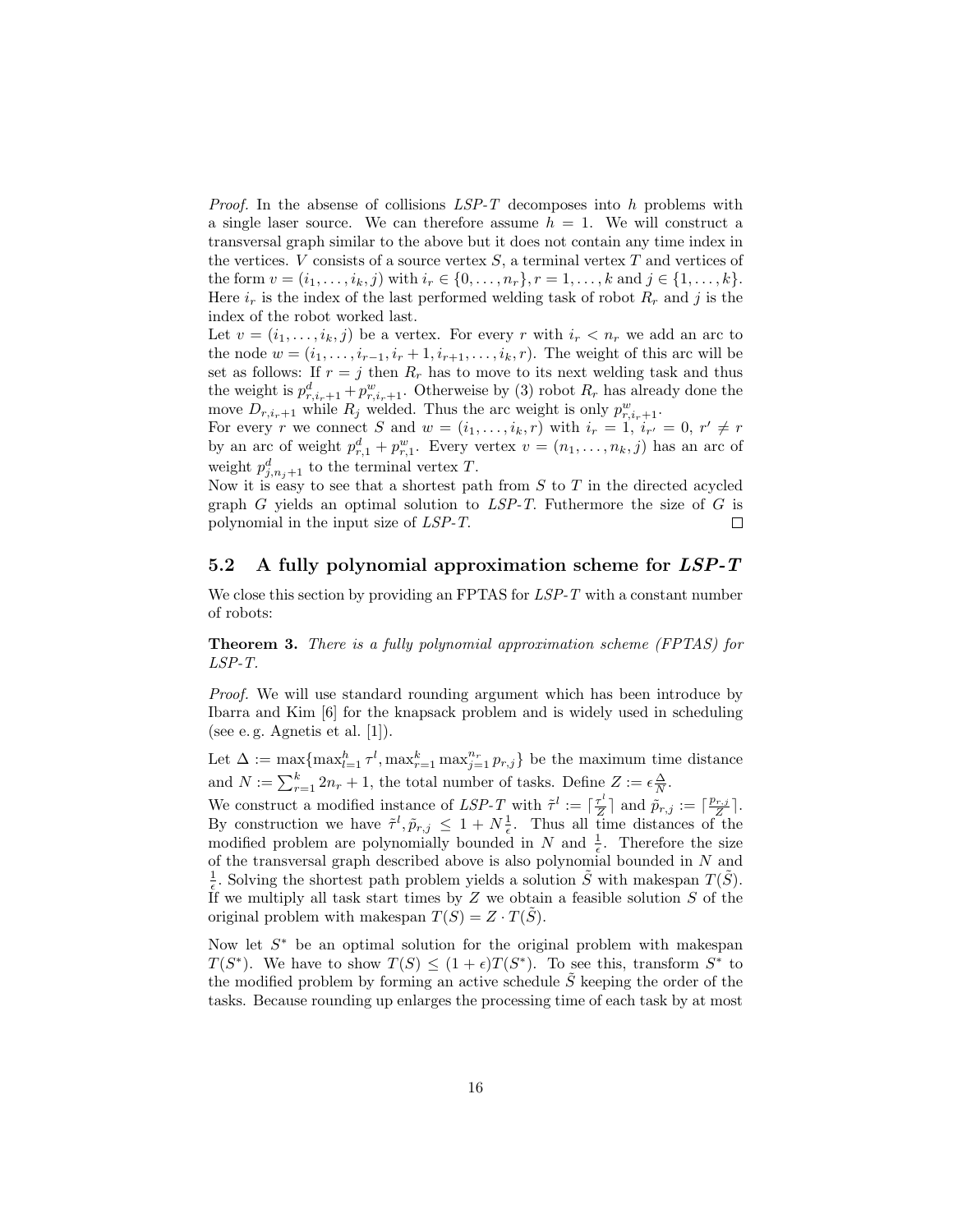1, we obtain  $T(\tilde{S}^*) \leq \frac{T(S^*)}{Z} + N$ . Thus we have

$$
T(S) = Z \cdot T(\tilde{S})
$$
  
\n
$$
\leq Z \cdot T(\tilde{S}^*)
$$
  
\n
$$
\leq T(S^*) + Z \cdot N
$$
  
\n
$$
= T(S^*) + \epsilon \underbrace{\Delta}_{\leq T(S^*)}
$$
  
\n
$$
\leq (1 + \epsilon)T(S^*)
$$

 $\Box$ 

### 6 Conclusion

In this article we fully settled the approximability status of LSP-T with a constant number of robots by deriving the exact boundary between polynomial time solvable and weakly  $\mathcal{NP}$ -hard together wit an FPTAS. This situation is relevant for the industrial application of our problem since practical instances are characterized by the fact that the number of robots involved is small  $(< 5)$ .

From a theoretical point of view the  $\mathcal{NP}$ -hardness of Section 4 refines the boundary between polynomial time solvable and  $\mathcal{NP}$ -hard for job-shop scheduling by considering a a very special subproblem of job-shop scheduling.

Still interesting questions concerning LSP-T remain: are there special graph classes in the conflict graph representation of the problem with a non-constant number of robots that guarantee a similar approximability (resp. inapproximability) behavior as in standard job-shop scheduling.

### References

- [1] Alessandro Agnetis, Marta Flamini, Gaia Nicosia, and Andrea Pacifici. A job-shop problem with one additional resource type. Journal of Scheduling, pages 1–13, 2010. 10.1007/s10951-010-0162-4.
- [2] Sheldon B. Akers Jr. A graphical approach to production scheduling problems. Operations Research, 4(2):244–245, 1956.
- [3] P. Brucker. An efficient algorithm for the job-shop problem with two jobs. Computing, 40(4):353–359, 1988.
- [4] M.R. Garey and D.S. Johnson. Computers and intractability: a guide to NP-completeness. WH Freeman and Company, San Francisco, 1979.
- [5] M. Grötschel, H. Hinrichs, K. Schröer, and A. Tuchscherer. Ein gemischtganzzahliges lineares Optimierungsproblem für ein Laserschweißproblem im Karosseriebau. Zeitschrift für wissenschaftlichen Fabrikbetrieb, 5:260–264, 2006.